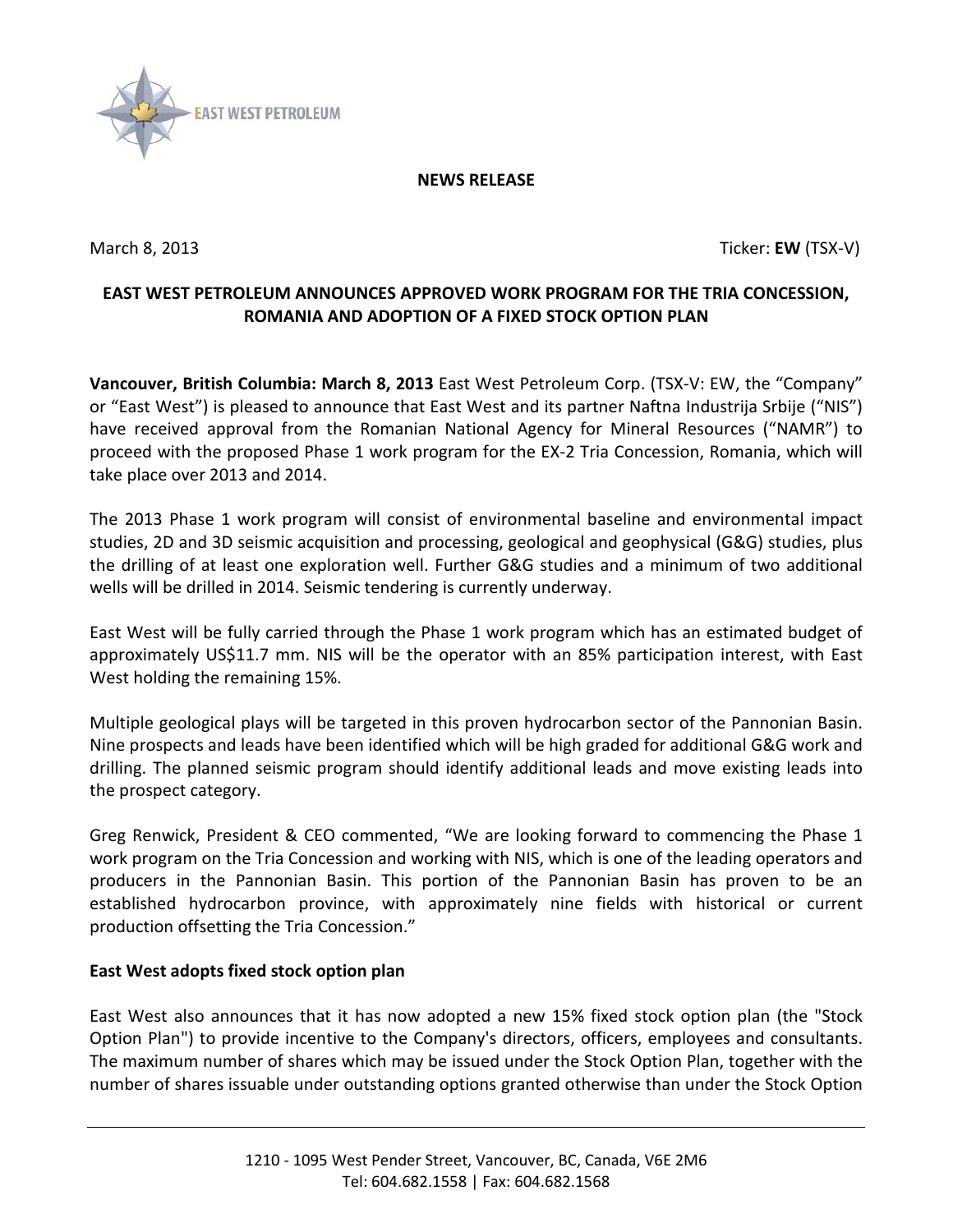Plan, shall not exceed 15% of the issued and outstanding shares of the Company at the date of adoption.

The adoption of the Stock Option Plan is subject to shareholder approval which will be sought at the Company's next Annual General Meeting (the "AGM") and is also subject to approval by the TSX Venture Exchange (the "Exchange"). Pursuant to Exchange policies, the Stock Option Plan will require approval at the AGM in order to properly fix the amount of options available under the Stock Option Plan. Additionally, no new options granted under the amended 15% Stock Option Plan may be exercised prior to obtaining shareholder approval at the AGM.

As of today, 12,408,697 stock options are currently reserved for issuance under the Stock Option Plan, which is equal to 15% of the issued and outstanding shares of the Company at this date.

In addition, subject to disinterested shareholder approval, the board of directors has agreed to amend the terms of 1,400,000 stock options previously granted to Mr. David Sidoo, the Executive Chairman of the Company, by reducing the exercise price from \$1.16 and \$0.83 per share to \$0.40 per share. All other terms of the options remain the same.

# **About East West Petroleum Corp.**

East West Petroleum [\(http://www.eastwestpetroleum.ca\)](http://www.eastwestpetroleum.ca/) is a TSX Venture Exchange listed company which was established in 2010 to invest in emerging unconventional resource plays, leveraging management's knowledge of international opportunities and unconventional play technical expertise. In its first 18 months of operations, the Company has built an attractive platform of assets of over 1.6 million Acres. : An oil-prone, exploration block, of 100,000 acres in the Assam region of India with the three largest exploration and production Indian firms ONGC, Oil India and GAIL; four exploration concessions covering 1,000,000 acres in the prolific Pannonian Basin of western Romania with a subsidiary of Russia's GazpromNeft; a 100% interest in a 500,000 acre exploration block onshore Morocco with conventional and unconventional potential, three exploration permits in New Zealand with partner TAG OIL (TAO :TSX) and a joint venture exploration program covering 5000 gross acres in California. The Company is now poised to enter operational phases in Romania where it will be fully carried by its partner Gazprom-controlled Naftna Industrija Srbije in a seismic and 12-well drilling program expected to commence in 2013. The Company expects to commence drilling operations in New Zealand with up to 9 wells to be drilled in 2013. The Company is well funded to cover all anticipated seismic and drilling operations through 2013.

## **Forward-looking Statement**

This press release contains "forward-looking information" that is based on the Company's current expectations, estimates, forecasts and projections. This forward-looking information includes, among other things, statements with respect to the Company's plans, outlook, business strategy and exploration and development of the Company's properties. The words "may", "would", "could", "should", "will", "likely", "expect", "anticipate", "intend", "estimate", "plan", "forecast", "project" and "believe" or other similar words and phrases are intended to identify forward-looking information.